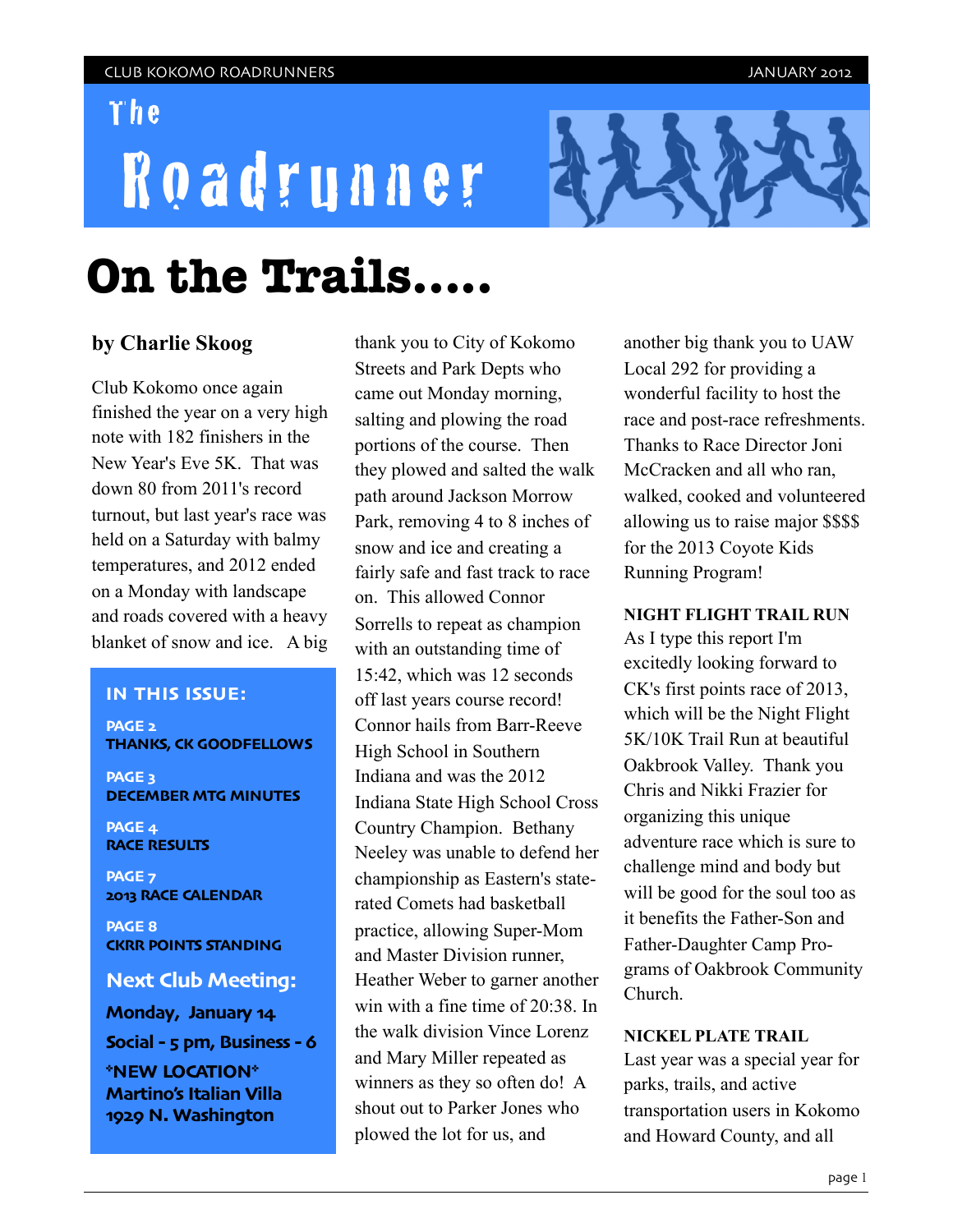indications are 2013 is going to be even better as **the vision of bringing the Nickel Plate Trail into downtown Kokomo will soon be a reality!** Plans are in place to extend the NPT from Cassville to Gano St. and We Care Park by the end of the year. From the south plans are in place to extend the Industrial Heritage Trail from Main & Markland to Wildcat Creek connecting with the Walk of Excellence. If you subscribe to Facebook, make sure to Like and visit both Club Kokomo and the Discover Howard County Trails page to keep up with new developments.

I often close this article by writing, "See ya on the Trails". As we begin 2013, I'm so happy that more and more of us are able to use and be seen on a trail or bike route, and it's only going to get better. Please join me in sharing and supporting all local initiatives to cost-effectively create a more livable community. Your kids, grandkids, and "old folks" like me will be glad you did!

# **Thanks, CK Goodfellows!**

During Goodfellows' 102nd year, the all-volunteer organization helped parents purchase clothing for more than 1,500 children this Christmas season.

Johnny O' sends a big thank you to Charlie Skoog for helping to recruit 40 Goodfellows volunteers and to the following Club Kokomo Roadrunners who, in most cases, once again became Goodfellows on Dec. 16 and 18 during client shopping at Meijer.

Some volunteers worked both nights. Volunteers included: Vicki Boles, Bill and Kathie Barnett, Laura Cook, Lisa Drotleff, Dana Neer, Joni McCracken, Greg and Jeannie Townsend, Joseph Yeagle, Steve Hearn, Lisa Birkhimer, Julia Birkhimer, Ashley Birkhimer, George Devine, Robin Tetrault, Theresa Barlow, Molly Mavrick, Charlie Skoog, John and Anne Wiles, Dan, Linda, Megan, Sarah, and Rachel Lutes, Diana Brown, Dan Coughlin, Robin Cole and Richard Kerkhof,



# **UPCOMING EVENTS:**

### **January 12 at 6 pm**

Night Flight 5K Walk and 5K and 10K Run Oakbrook Valley (Head lamp or flashlight required. Bring your own.) Register at: wildcatadventureseries.com

### **February 24 at 2:00**

Annual CKRR Awards **Banquet** First Church of the Nazarene

**March 2 at 9 pm** Norris Ins 5K Run/Walk Community Bldg Amboy, IN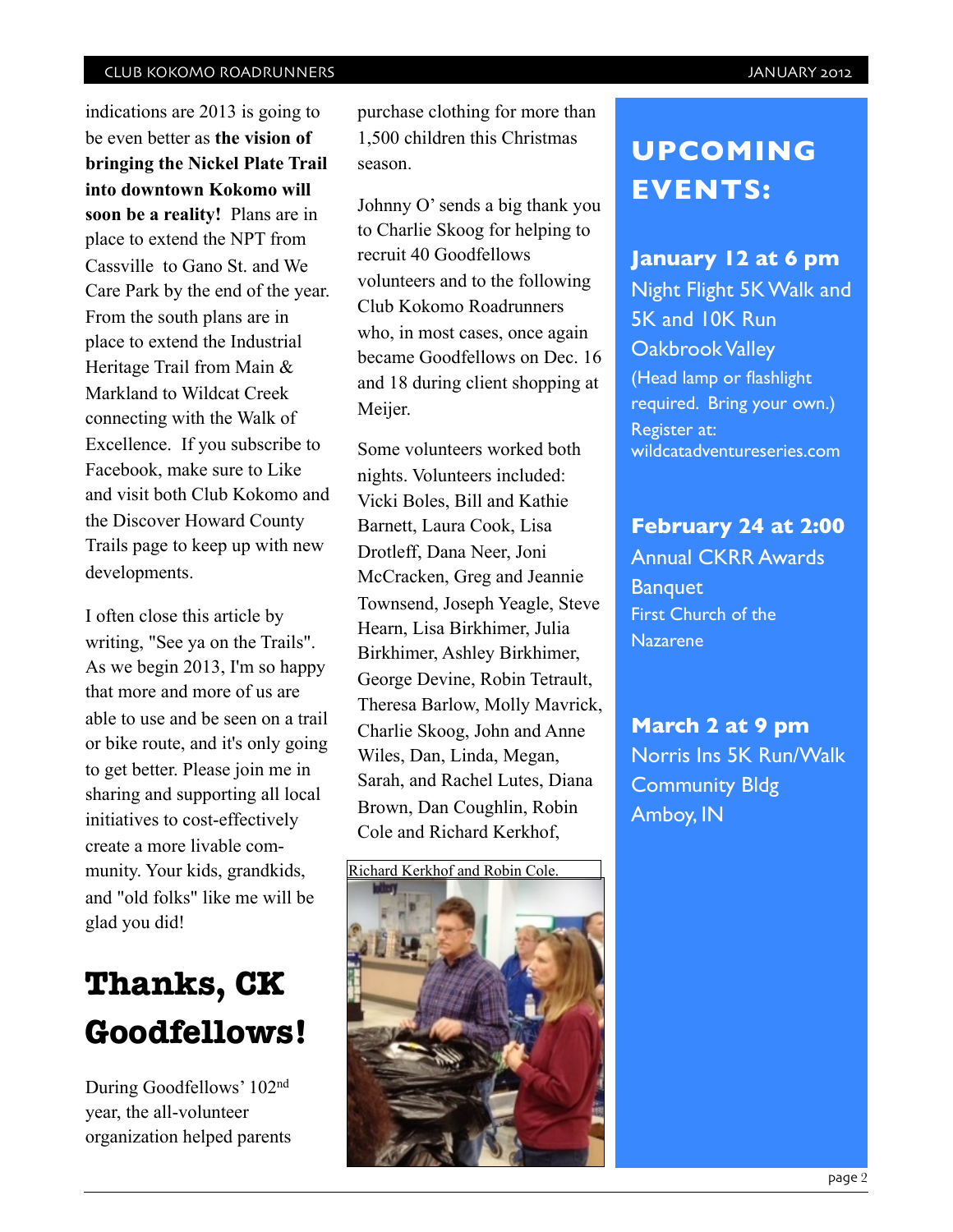Diane Noll, Vicki Getz, Kathy Hagenow, Carol Savage, Dave White, Anna Rangel, Tom Miklik, and Melissa, Jeraney, and Bryan Rybolt.

Goodfellows was founded 1911 in Kokomo. Jean Lushin, Center Township Trustee, has served as the volunteer director for 33 years. John Wiles and Dave White are members of the board of directors. Wiles is president of the board.

Goodfellows spends about \$120,000 each year on clothing for children. We Care provided \$105,000 this year. Individual and corporate donations also help pay the costs. Corporate donations help fund Goodfellows' scholarships and donations to CK's Coyote Kids.

# **December Mtg Minutes**

### **Club Kokomo meeting Monday, December 10, 2012**

Charlie Skoog, Vice Pres, presided. 1. Brief financial report by

Treasurer Mark Shorter. 2.RRCA dues for 2013 have been paid.

3. Have received \$100 check from Kokomo-Center for our help at the Kokomo alumni race.



*Robin Tetrault, Molly Mavrick, and Theresa Barlow (L-R).*

4. The club has purchased a coffee urn to be used at club events.

5. The club will only time club-owned events, but may rent out its timing equipment. 6. Milt Brown moved and Diane Brown seconded "To allow Chris Frazier to rent club equipment for the Night Flight race, if needed, for \$200."

Passed by a vote of 5-2. 7. US 31 Half marathon & 5K. If the road is completed and approved by INDOT, it will replace theYMCA Jack-O-Lantern Jog. More news later. 8. Another discussion about what to do with Club Kokomo funds.

9. Officer nominees: President-Patty Weitzel Vice President-Mike Anderson Editor-Linda Kendall Treasurer-Mark Shorter Chaplain-no nominee Ballot will be mailed within the week, then due Dec 31.

10. Goodfellow shopping nights, Dec 16 and 18. 11. Club voted to have a tent at Indianapolis Mini Marathon. Treasurer Mark Shorter will complete the form and send check.

Meeting adjourned. Those present were Richard Kerkoff, Robin Cole, Vicki Boles, Dan Coughlin, Diana Brown, Charlie Skoog, Milt Brown, Patty Weitzel, Linda Kendall, and Mark Shorter.

**Special Notice:** Free Red Club Kokomo running suit, size 2XL. Call George Shoemaker at 452-7550.

### **Results of Officer Elections**

President - Patty Weitzel Vice Pres - Mike Anderson Editor - Linda Kendall Treasurer - Mark Shorter Chaplain - Ricke Stucker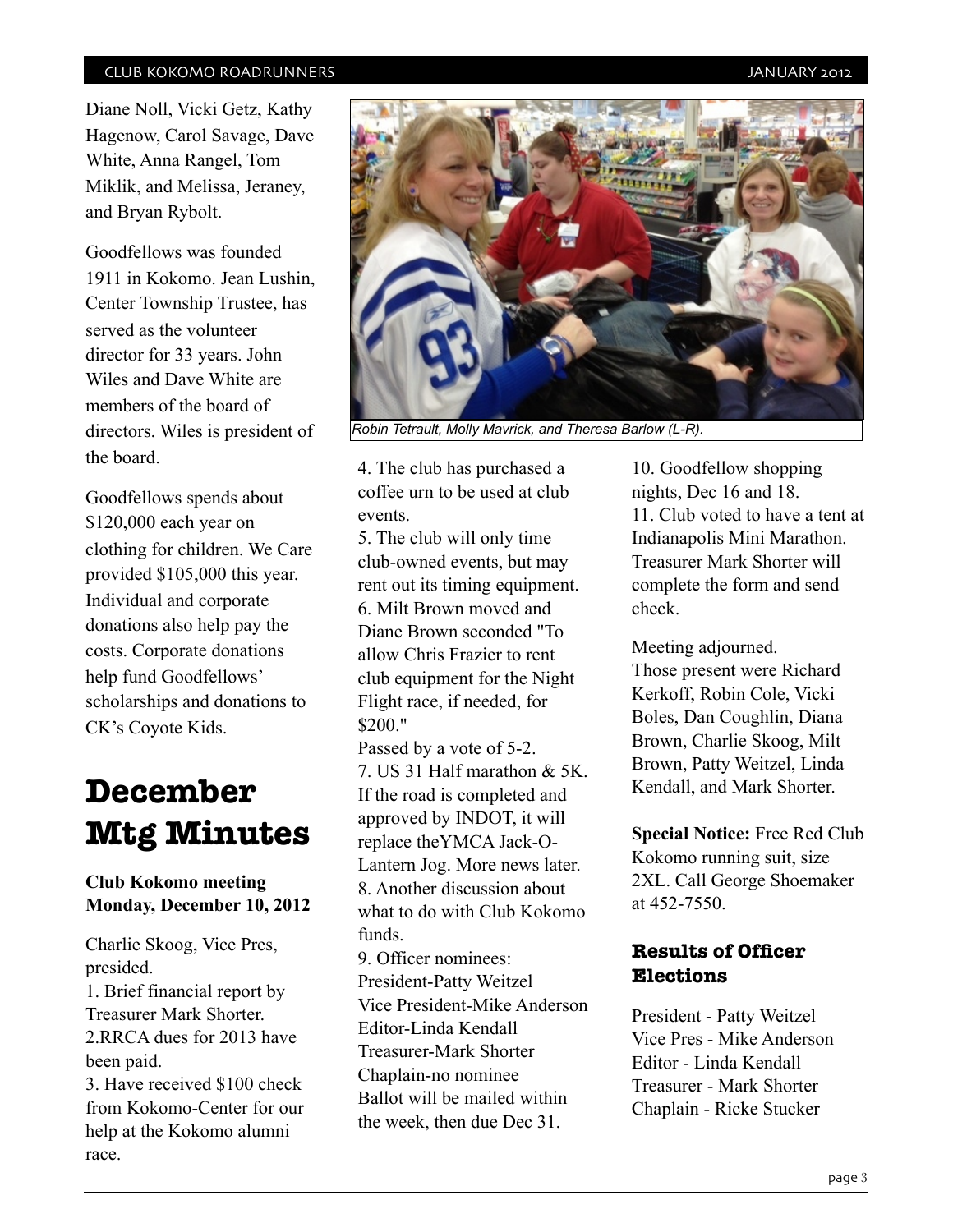# **January Birthdays**

1-1 Isaac Fouts 1-2 Laura Heflin 1-2 Patti Reinhardt 1-4 Moe Wright 1-5 T.A. Weber 1-6 Rodney Beauchamp 1-7 Noah Stranahan 1-8 Robin Michael 1-11 Nichole Hardy 1-15 Cameron Radtke 1-17 Milt Brown 1-17 Ryan Dollens 1-17 Jeff LaDow 1-18 Jennifer Sinka 1-20 Deanna Ancil 1-20 Isaac Felker 1-21 Samuel Bettegnies 1-22 Kristyn Kidwell 1-22 Julie LaDow 1-22 Sandy Summerton 1-24 Jerry Long 1-24 Tony White 1-25 Donna Andrews 1-25 Pat Heck 1-27 Kayla Reinagle 1-28 Todd Moser 1-29 Ray Felker 1-30 Brent Noll

Lisa Drotleff and Laura Cook volunteer with Goodfellows.



# **Race Results**

**Kokomo Cares 5K Run/Walk November 22, 2012 Highland Park, Kokomo, IN**

#### **5K Run**

1 Kory Kennedy 16:18 2 Matt Grider 16:44 3 Parker Jones 16:56 4 Riley Worl 17:26 5 Austin Elliott 17:52 6 Riley Carter 18:47 7 Christopher Nunan 18:49 8 Chris Lasley 18:59 9 Sam Tragesser 19:13 10 Jay Priest 19:42 11 Scott Riggle 19:43 12 Michael Ladd 19:46 13 Jordan Ousley 19:46 14 David Wesche 19:56 15 Daniel Meyer 20:44 16 Heather Weber 20:49 17 Brandon Mink 20:53 18 Grant Harbaugh 21:00 19 Paul Sanders 21:01 20 Cody Stokes 21:05 21 Gary Callahan 21:14 22 Jerry Long 21:22 23 Logan Buck 21:34 24 Mike Slaubaugh 21:40 25 Cami Hansen 21:45 26 Brad Tomlinson 21:46 27 Cameron Brock 21:49 28 Shay Harden 21:53 29 Hannah Ault 22:07 30 Samantha Luginbill 22:08 31 Doug Nunan 22:11 32 Michael Anderson 22:12 33 Max White 22:12 34 Devin White 22:13 35 Tony White 22:13 36 Phil Rozzi 22:14 37 Kenneth Lehman 22:31 38 Doug Hollingsworth 22:34 39 Josh Shaffer 23:12 40 Jaxon Tina 23:15 41 Jackie Combs 23:18 42 Benjamin Meadows 23:20 43 Stefani Thomas 23:22 44 Gina Jakubowicz 23:28 45 Brett Boone 23:34 46 Emma Nixon 23:36 47 Jeff Galvin 23:54 48 Tricia Harlow 23:56 49 Mark Shorter 24:22 50 Kelly Wright 24:26 51 Janeta Clem 24:28

52 Jenni Ortman 24:38 53 Roger Worl 24:39 54 Maurice Wright 24:40 55 Tarin Serra 24:40 56 Merah Buck 24:52 57 Todd Shuey 24:53 58 Karly Sprouse 25:06 59 Sherri Alexander 25:15 60 Dustin DeLong 25:24 61 Heather McCollum 25:25 62 Tami Moore 25:26 63 David Emry 25:29 64 John Carter 25:30 65 Christopher Phenis 25:31 66 Taylor Nunan 25:32 67 Trentin Sears 25:33 68 Kevin Spangler 25:34 69 Jama Claxton 25:39 70 Brayden York 25:40 71 Olivia Nixon 25:43 72 Nicki Frazier 25:49 73 Anne Kantz 25:51 74 Michael Graham 25:51 75 Corbin Snyder 25:54 76 Cheryl Parrott 25:57 77 Nikki McCracken 26:01 78 Joni McCracken 26:05 79 Lisa Thompson 26:06 80 Gordon Nixon 26:12 81 Anna Rangel 26:17 82 Rebecca Sundquist 26:27 83 Casey Muhs 26:31 84 Monte Babb 26:33 85 Rosellen Connolly 26:36 87 Brian Jordan 26:37 88 Roy Sprinkle 26:38 89 Scott Deyoe 26:52 90 John Peters 26:54 91 Somer Muhs 26:55 92 Jennifer Van 27:00 93 Mike Daugherty 27:01 94 Dustin C 27:02 95 Rachel Sargent 27:14 96 Mari Dean 27:22 97 Roxane Burrous 27:28 98 Meghan Baldwin 27:30 99 Mary White 27:31 100 Alisha Boone 27:32 101 Cara McKeller 27:33 102 TA Weber 27:35 103 Kimberly Lakso 27:44 104 Jill Robbins 27:45 105 Mark Reel 28:19 107 Laurie Ousley 28:30 108 Beth Jordan 28:34 109 Beth Kuhlman 28:39 110 John Reeder 28:40 111 Tausha Shackleford 28:40 112 Rachel Fernung 28:44 113 Sarah Swinehart 28:17 114 Briar Frederick 28:48 115 Ken Swinehart 28:49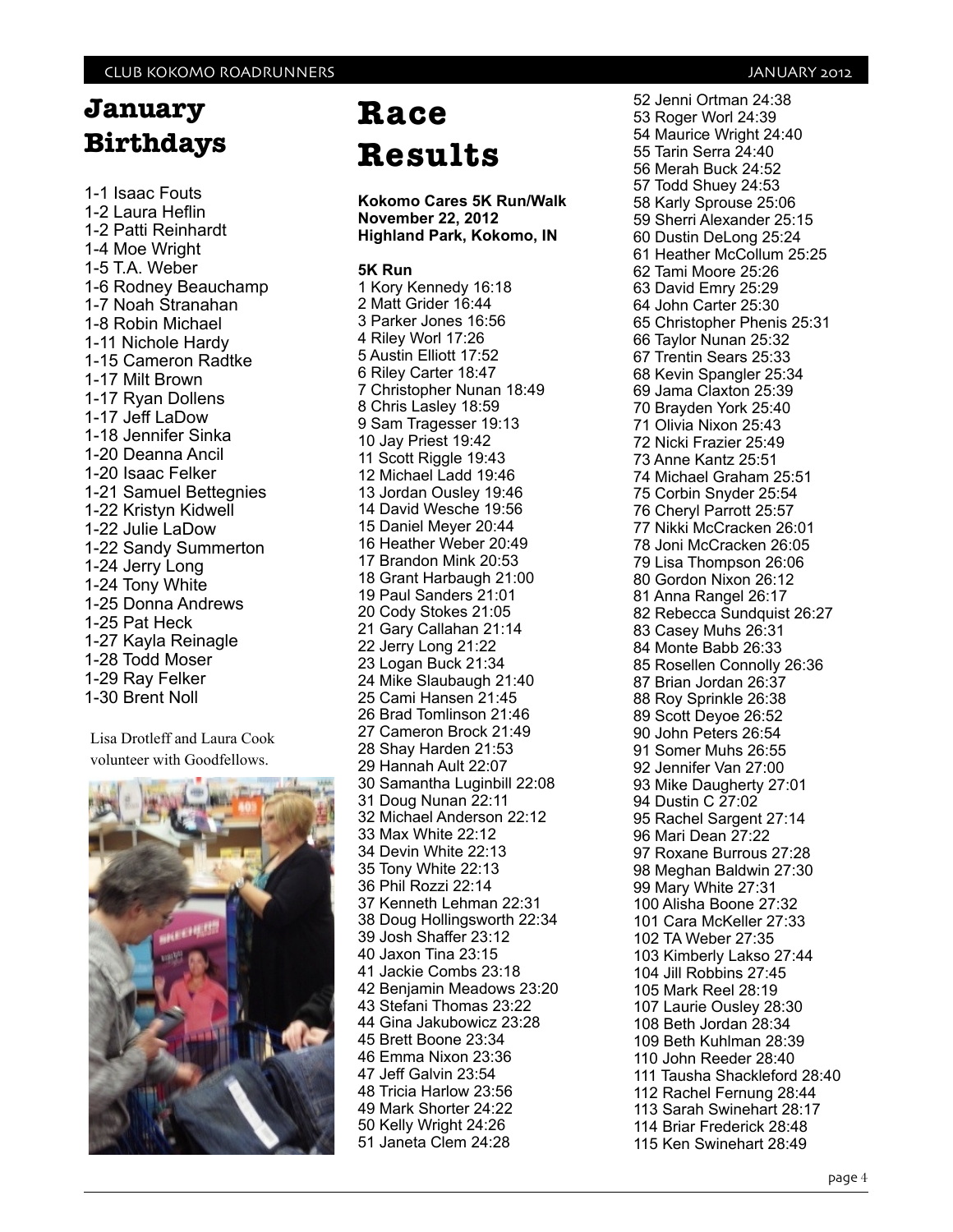116 Emilie Hubbard 28:55 117 Desire Hughes 28:56 118 Gary Frederick 28:58 119 Kimberly Erickson 29:02 120 Clint Erikson 29:03 121 Kelsey Kennedy 29:06 122 Betsie Reed 29:07 123 Ann Tomlinson 29:18 124 Ethan Akers 29:28 125 David Hughes 29:36 126 Emily Smith 29:36 127 Darian Hall 29:43 128 Erin Whiteford 29:48 129 Stella Rood 29:48 130 Mel Meyer 30:00 131 Melissa DeWeese 30:09 132 Eric DeWeese 30:11 133 Tyler Peterson 30:27 134 Emily Peterson 30:28 135 Laura Cook 30:29 136 Scott Alexander 30:30 137 Faith Little 30:32 138 Melissa Goad 30:35 139 Joyce Pennycoff 30:47 140 Earl Strong 30:51 141 Sharon Whelan 30:52 142 Nathan Gollner 30:56 143 Hannah Gollner 31:00 144 Nicholas Carey 31:05 145 Kirsten Bryan 31:18 146 Cody Young 31:18 147 Susan Shirley 31:19 148 Cassie Keck 31:20 149 Riley Case 31:21 150 Kaleb Boone 31:27 151 Layle Moulder 32:03 152 Karen D 32:08 153 Esther Gollner 32:15 154 Sarah Buckley 32:23 155 Rick Wilson 32:43 157 Hayley Green 32:47 158 Bill Menges 32:49 159 Amanda Shepard 32:50 160 Michelle Kirby 32:52 161 Holly Schwierman 32:55 162 Courtney Taylor 32:55 163 Maria Cline 33:01 164 Stan Shuey 33:02 165 Hannah Myers 33:03 166 Connie Hayes 33:04 167 Melissa Taylor 33:08 168 Brian Harden 33:12 169 Kim Harden 33:32 170 Hannah Moore 33:32 171 Ron Moore 33:33 172 Vickie Thomas 33:46 173 Ann Hubbard 33:57 174 Rashelle Bolinger 34:01 175 Ashley Young 34:05 176 Denise Barger 34:15 177 Nichole Adair 34:17 178 Carmen Larson 34:18

179 Rebecca Reeder 34:30 180 Laura Sheers 34:32 181 Kris Bewley 34:32 182 Grace Kuhlman 34:32 183 Greg Kuhlman 34:37 184 Victoria Combs 34:47 185 Lisa Metz 34:49 186 Bruce Savage 34:50 187 Marietta Miles 35:27 188 JC Barnett 35:28 189 Amy Densborn 35:34 190 Marie Laudeman 35:35 191 Kathryn Wall 35:35 192 Diane Watson 35:42 193 Dorian Gray 36:52 194 Allie Combs 37:04 195 Steve Kilcline 37:08 196 Shawn Bolinger 37:42 197 Jennifer Cox 37:50 198 William Cox 37:51 199 Kelly Ann 38:24 200 Jessica Sheets 38:32 201 Michael Bratton 38:33 202 Geana Moore 38:34 203 Mellissa jones 38:41 204 Laura Heflin 38:46 205 Lily Carey 39:24 206 Brianne Boruff 40:31 207 Nicole Peel 40:39 208 Lisa Bryant 40:41 209 Blake Bowman 41:27 210 Madylin Carey 42:50 211 Jami Carey 42:51 212 Brian Carey 42:51 213 Kelly Smith 43:10 214 Leslie Newlin 43:11 215 Brooke Horner 43:35 216 Mary Barnes 43:43 217 Sue Keller 44:24 218 Brad Horner 44:59 219 Joshua Beachy 45:14 220 Wendy Layden 45:57 221 Debbie Beachy 46:01 222 Christy Frazier 46:11 223 Brevan DeWeese 46:12 224 Breanna DeWeese 46:13 225 Jerry Leach 48:09 226 Emily Akers 48:25 227 Regan Hillman 50:33 228 Evan Dimitro 50:47 229 Katina Demitro 50:47 230 Lora Campbell 53:03 231 Ricke Stucker 57:33

#### **5K Walk**

1 Vince Lorenz 28:27 2 Mary Miller 31:50 3 Vernon Keller 34:29 4 Jim Gross 38:00 5 Steve Inman 38:54 6 Raye Jean Swinehart 39:08 7 Beth Wilson 41:52

8 Stephen Wilson 41:52 9 Jan Wall 43:40 10 Greg Wall 43:41 11 Tami Maurer 43:53 12 Randy Maurer 43:55 13 Jerry Lambert 45:03 14 Rick Spencer 45:05 15 Janice Clemons 45:18 16 Barry Clemons 45:19 17 Angela D 45:25 18 Toney K 45:26 19 Carlo Tina 46:08 20 Laura Miller 46:21 21 Amanda Kingsolver 46:22 22 Jean Heflin 47:11 23 Jane Inman 49:18 24 Angie Bowman 49:36 25 Lori Akers 49:37 26 Elissa Hughes 49:37 27 Kevin Akers 49:39 28 Mary Ann 50:07 29 Kelly Hillman 51:06 30 Carol Savage 51:19 31 Brenda Tina 51:28 32 Brittany Blankenberger 52:06 33 Megan McCord 52:07 34 Jean E 52:27 35 Kathy Harbaugh 53:04 36 John Harbaugh 53:05 37 Carol Torrents 53:59 38 Robin Wilson 54:00 39 Ricque Roberts 54:00 40 Amy Lucas 54:01 41 Doris Campbell 54:35 42 Kevin Campbell 54:35 43 Donna Babb 55:30 44 Jayne Stucker 55:50 45 Monica Shirley 56:02 46 Debbie Stewart 56:52 47 Sarah Reel 59:53

#### **New Year's Eve Day 5K Monday, December 31, 2012 UAW 292, Kokomo, IN**

#### **5K Run**

1 Connor Sorrells 15:42 2 Austin Young 16:10 3 Matt Grider 16:25 4 Kory Kennedy 16:47 5 Parker Jones 17:14 6 Riley Worl 17:19 7 Solomon Hefferom 18:36 8 Riley Carter 18:51 9 Jeffrey Creager 19:19 10 Sam Tragesser 19:19 11 Christopher Nunan 19:20 12 Chris Lasley 19:47 13 Jeremy Gilman 20:11 14 Minh Pham 20:15 15 Pablo Morales 20:18 16 Jay Priest 20:35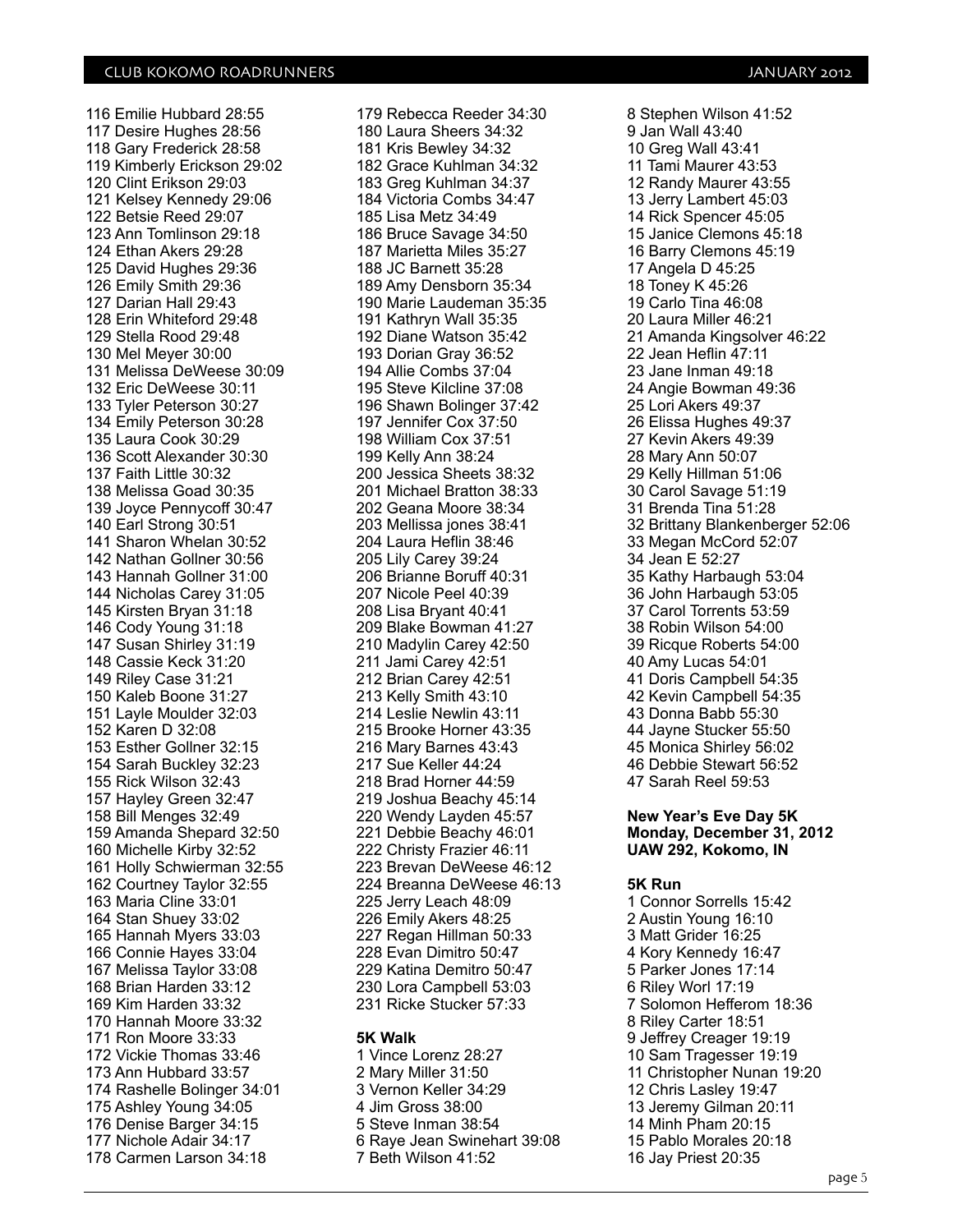17 Heather Weber 20:38 18 Scott Riggle 21:16 19 Joey Garcia 21:52 20 Nicole Hampshire 21:54 21 Brad Tomlinson 21:57 22 Taryn Thor 21:57 23 Scott Tate 22:15 24 Scott Spinner 22:24 25 Jeff Faux 22:35 26 Shane Hillman 23:17 28 Zac See 23:26 29 Joshua Perkins 23:28 30 Max McHaney 23:29 31 Emma Nixon 23:32 32 Logan Buck 23:35 33 Doug Nunan 23:44 34 Erin Knepley 23:45 35 Phil Rozzi 23:48 36 Cavan Williams 23:54 37 Jack Johnson 23:58 38 Sam Grant 23:58 39 Jeremy Gardner 24:00 40 Chris Campbell 24:05 41 Brayden York 24:12 42 Matt York 24:15 43 Doug Hollingsworth 24:15 44 TA Weber 24:18 45 Jeff Galvin 24:22 46 Keagan James 24:40 47 Chris James 24:42 48 Orhun Sezer 24:42 49 Breann Donson 24:57 50 Kyle Walker 24:58 51 Brett Boone 25:06 52 Veronica Bowling 25:12 53 Janette Clem 25:13 54 Lauren Bright 25:13 55 Kasey Potts 25:15 56 Ron Metz 25:23 57 Tino Mitchener 25:24 58 Brian Rexroth 25:37 59 Jenni Ortman 25:39 60 Tami Moore 25:47 61 Sophie Page 25:49 62 Billy Stanton 25:55 63 Angela Morrow 25:57 64 Ken Swinehart 25:58 65 Charlei Skoog 26:06 66 Kamon Blong 26:07 67 Bob Blong 26:08 68 Olivia Nixon 26:09 69 Monte Babb 26:09 70 Earl Strong 26:21 71 Mark Shorter 26:27 72 Elvia Rodriquez 26:30 73 Kerri Mitchener 26:33 74 Taylor Nunan 26:36 75 Heather McCallum 26:39 76 Scot Deyoe 26:45 77 Shelly Wyman 26:49 78 Paul Wyman 26:52

79 Keith McAndrews 26:52 80 John Peters 26:56 81 Anna Rangel 27:16 82 Wayne Otto 27:35 83 Rachel Sargent 27:49 84 Jennifer Van 28:04 85 Ben Barnett 28:13 86 Michael Graham 28:13 87 Chris Hives 28:14 88 Greg Nunnelly 28:27 89 Ray Tetrault 28:32 90 Roxane Burrous 28:40 91 Cindy McClure 29:12 92 Warren Tierney 29:14 93 Karen Lesko 29:25 94 Joann Quinette 29:27 95 Greg Sumpter 29:29 96 Laurie Ousley 29:54 97 Jeff LaDow 29:54 98 Steve Williams 29:54 99 Debra Strong 29:54 100 Russ Hovermale 30:08 101 Tausha Shackelford 30:14 102 Kelsey Kennedy 30:26 103 Robin Tetrault 30:33 104 Staci Creager 30:58 105 Michelle Jackson 31:01 106 Jerry Meiring 31:06 107 Ricke Stucker 31:46 108 David Hughes 31:52 109 Gregory Townsend 32:19 110 Scot Hamilton 32:28 111 Faith Lyte 32:45 112 Alisha Boone 33:00 113 Rachel Fernung 33:01 114 Hayley Green 33:02 115 Joe Kinney 33:14 116 Riley Case 33:15 117 Max Garro 33:25 118 John Paul 33:26 119 Lisa Metz 33:26 120 Cammie Coffey 33:28 121 Paul Kingery 33:50 122 Mary Scully 33:57 123 Debra Perkins 33:59 124 Jeff Perkins 34:40 125 Sharon Whelan 34:44 126 Teneal Gardner 34:55 127 Kahla Hewitt 34:55 128 Robin Cole 35:53 129 Isaac Werst 35:59 130 Jenna Clark 36:29 131 Waverly Woolever 36:38 132 Maria Cline 36:46 134 Tammy Van 37:36 135 Scott Droscha 37:39 136 Dorian Gray 37:39 137 Carmen Larson 37:57 138 Cindi Webb 38:04 139 Denise Barger 39:56 140 Kelly Smith 39:58

141 Mary Barnes 40:05 142 Jacob Barnes 40:31 143 Kelly Swinehart 40:42 144 Kim McHaney 41:29 145 Tianna Oden 41:42 146 Sophia Wyman 42:13 147 Jillian LaDow 42:28 148 Kevin Campbell 42:29 149 Delaiah Fleming 42:33 150 Rachel Porter 42:49 151 Danielle Saylors 42:53 152 Tracy Dotson 43:37 153 Sue Keller 45:06 154 Laura Heflin 47:53 155 Stephanie Oden 52:15 156 Susan McConnaghy 55:39 157 Laurie Latchaw 55:39 **5K Walk** 1 Vince Lorenz 29:04 2 Damon Clements 29:47 3 Mary Miller 33:44 4 Vernon Keller 36:19 5 Steve Inman 38:40 6 Jim Gross 39:59 7 Toney Lorenz 40:32 8 Gary Quinenette 40:38 9 Jeanne Deangulo 41:53 10 Raye Jean Swinehart 43:38 11 Devonne Anderson 43:56 12 Bruce Anderson 44:03 13 Aaron Pedigo 44:03 14 Jane Inman 44:10 15 Jean Heflin 46:34 16 Laura Franscoviar 47:54 17 Beth Johns 48:03 18 Judy Trobaugh 48:04 19 Stacey Pedigo 49:30 20 Cynthia Harsh 51:48 21 Gary Harsh 51:52 22 Rebekah Early 1:01 23 Tiffany Esslinger 1:01 24 Diana Brown 1:02 25 Dan Coughlin 1:02

#### **CA International Marathon**

Kory Kennedy and a fellow visually impaired runner ran the California International Marathon on December 2. They finished 3rd overall (out of 897 teams), losing to 2 four-man college teams. Their time was 2:36:28. Kory's time was 1:17:31, which was nearly a 10 minute improvement over his best 1/2. They ran in a torrential downpour against 25-35 mph winds the entire time.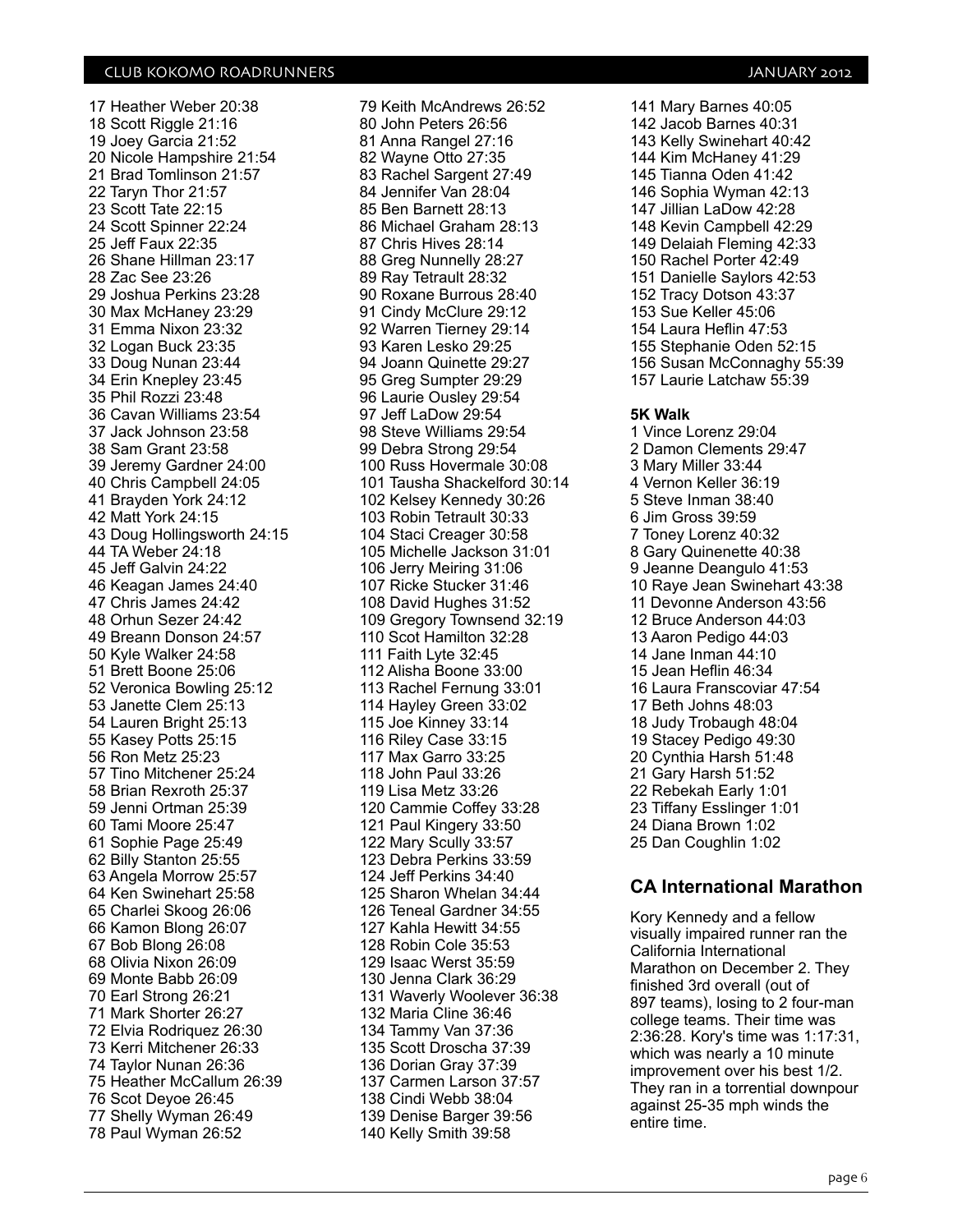# **2013 Race Calendar**

#### **January 12**

Night Flight 5K/10K Time: 6 pm Location: Oakbrook Valley Contact: Chris Frazier Phone: 432-6891

#### **March 2**

Norris Insurance 5K Run/Walk Time: 9 am Location: Community Bldg, Amboy, IN Contact: John Norris Phone: (765) 395-7761 Website: norrisinsurance.com

#### **March 9**

Old Ben 5K Run/Walk Time: 9 am Location: Rogers Pavillion Highland Park, Kokomo

#### **March 30**

CKRR Ultimate 10-Mile Run & 5-Mile Run/Walk Time: 9 am Location: Tierney Warehouse 1401 W. Cliff Dr, Logansport

### **April 20**

Bona Vista 5K at Kokomo

#### **May 11**

Norris Ins 3m Walk/ 4m Run Time: 8 am Location: Jackson Morrow Park, Kokomo, IN Contact: John Norris Website: norrisinsurance.com

#### **May 18**  MCF Prison Breakout 5K at

Bunker Hill

**May 25** Composer Classic 5K, Kokomo

#### **June 1**

Trojan Trot 5K Run/Walk Time: 8 am Location: Sharpsville, IN Contact: Lisa Jones Phone: (765) 480-2621

#### **June 6 - First Coyote Kids**

**June 8** Norris Ins 5m Run/ 3m Walk Time: 8 am Location: Greentown, IN Contact: John Norris Website: norrisinsurance.com

#### **June 13, 20, 27 - Coyote Kids**

#### **July 6**

CKRR Haynes Apperson 3m Walk/ 4m Run Time: 8 am Location: Memorial Gym, Central Middle School, Kokomo, IN Contact: Charlie Skoog Phone: (765) 457-2607 Email: [runckrr@aol.com](mailto:runckrr@aol.com)

#### **July 11 - Coyote Kids**

**July 13**  Race for Grace 5K Run Time: 8 am Location: Calvary Presby, 7th & Spencer Strs, Logansport Phone: (574) 753-0505

#### **July 18 - Coyote Kids**

**July 20** Western Panther Prowl 5K Run/ Walk Time: 8 am Location: Russiavillle, IN NOTE: Please do NOT park in the lot at Waddell's IGA. It is reserved for their customers only.

**July 25 - Coyote Kids** (rain date, if necessary)

#### **August 1 - Coyote Kids Awards**

**August 3** Norris Insurance 5K Run/ Walk Time: 8 am Location: Converse, IN Contact: John Norris Website: norrisinsurance.com

**August 17** CAM Race for Shelter 5K Run/ Walk Time: 8 am Location: Oakbrook Valley,

Russiaville, IN Contact: Oakbrook Church Phone: (765) 252-7030

**September 7** 4th Annual Steps to Recovery 5K, Kokomo

#### **September 14** Annual CK Girls Night Out 5K Time: 5:00 pm Location: Downtown Kokomo

#### **September 21** 14th Bee Bumble 5K/10K Time: 8:00 am Burnettsville, IN

**September 28** H.E.S.P. 5K, Kokomo

**October 5** Cole Porter 5K Run/Walk, 15K Run Time: 9:00 AM Location: Circus Bldg, Peru

#### **October 12**

St. Joseph Foundation's Runnin' the Shores 5K Run/Walk Location: Champaign Shores Contact: Todd Moser Phone: 456-5406

**October 26** YMCA Jack-o-lantern Jog 5K Run/Walk Time: 8am Location:YMCA, Kokomo

**November 9** CKRR Charity 5K Run/ Walk Time: 9 am Location: UAW Local 292, Alto & Park Rds, Kokomo, IN

**November 28** Club Kokomo Cares 5K Run/ Walk 20 pts for each finisher Time: 8 AM Location: Rogers Pavillion Highland Park Contact: Ray Tetrault Phone: (765) 854-1393

**December 31** (Tuesday) CKRR New Year's Eve 5K Run/ Walk Time: 2 PM Location: UAW Local 292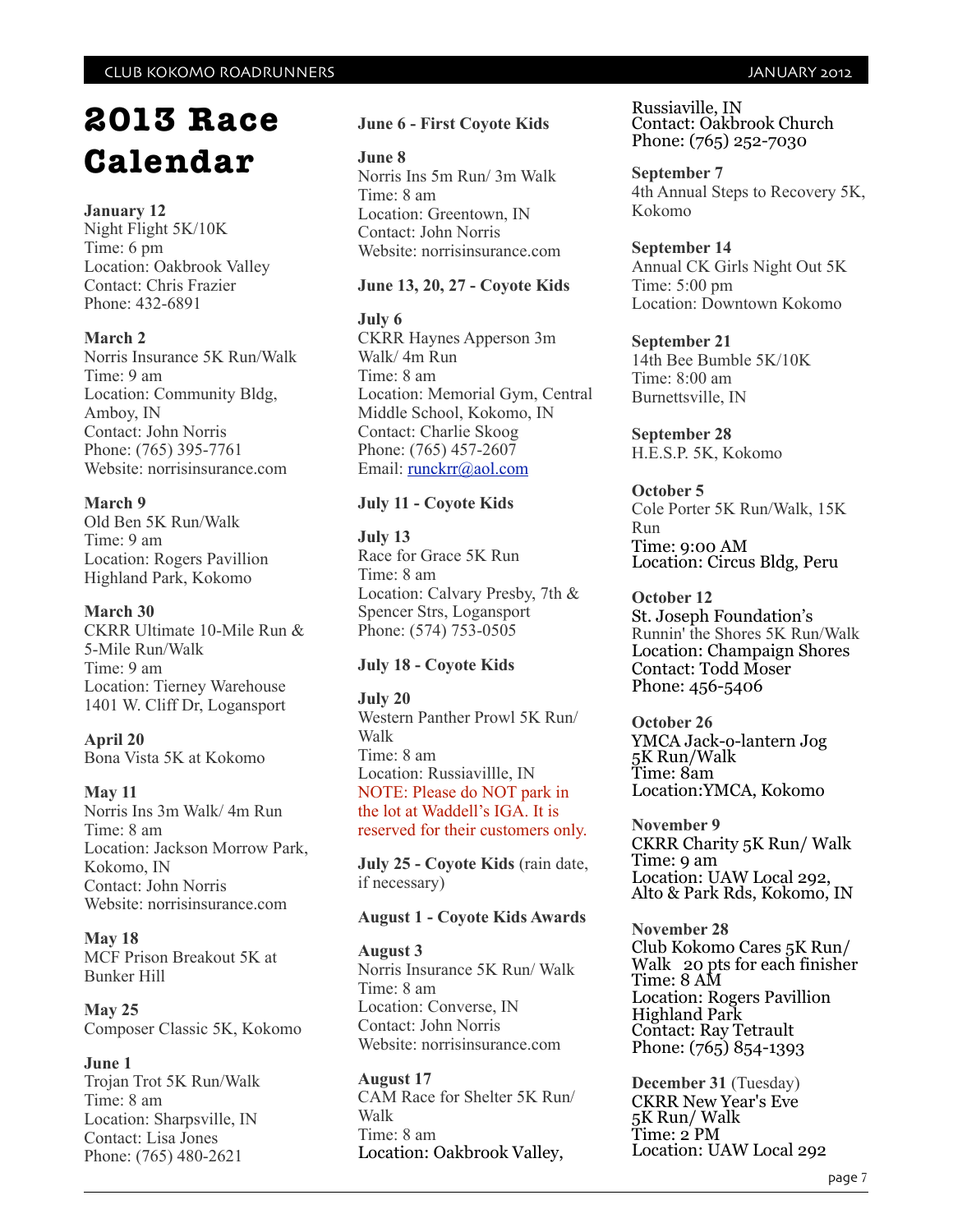# **Final Points Standing**

**Races included are Amboy, Old Ben, Ultimate, Run/Walk/Roll, JMP 4mi, Symphony, Trojan Trot, Greentown 5 mi, Haynes, Race for Grace, Panther Prowl, Converse, Run for Shelter, Gilead House, GNO, Bee Bumble, Cole Porter, Shores, Jack-O-Lantern Jog, Charity Run, CKRR Cares 5K, Kokomo Cares, New Year's Eve and any one Ultra, Marathon, Half-Marathon or Volunteer. 10 points are awarded for both the Race for the Cure and the Relay for Life.**

#### **Runners Female**

**0-12** Lauren Weber 5-80RV Sophia Wyman 4-75 Hannah Moore 2-40 Elizabeth Felker 2-32 Maggie Weber 2-30RV Natalie Weber 2-30RV Maya James 1-20 Ella Kantz 1-20 Kelsey Metz 1-20 Kelsey Weber 1-20V

#### **13-19**

Kelsey Kennedy 23-405HC Carly Jones 6-110C Nicole Hampshire 4-80 Sophie Frazier 5-75HV Jillian LaDow 5-63 Stevie Jones 4-57 Christina Deyoe 3-39 Kaylie Forgrave 1-15

#### **20-24**

Kathryn Wall 6-100HCR Nikki McCracken 5-90HCV Brittiani Gillem 4-80 Jessica Sheets 3-55 Lora Campbell 1-20 Amber Longwith 1-12

#### **20-25**

Laura Heflin 16-259HCR Jenna Clark 8-140HC Amanda Flick 7-130R Michelle Milam 3-40CR Lindsey Thompson 1-20

#### **30-34**

Jennifer Van Horn 11-200H Adriene Riggle 6-112MHV Jen Atkins 5-90MHR Geana Moore 5-90HV Rebekah Monroe 5-87V Desiree Hughes 5-80C Kelly Wright 3-55 Tausha Shackelford 3-47 Amanda Fernandes 2-40M Elizabeth Chase 2-30 Carla Knapp 1-20 Angela Anderson 2-19

#### **35-39**

Sharon Whelan 12-235H Nikole Frazier 12-220MHRV Tarin Serra 7-135 Anna Kantz 4-75H

Darcie York 2-40H Michelle Boyd 2-27 Erika James 1-20H Carol Sheridan 1-20 Nichole Hardy 1-15 Brandy McKibbin 1-12

#### **40-44**

Heather Weber 14-270MHR Tami Moore 10-174MH Sherrie Alexander 9-152H Dana Culp 5-82 Lisa Birkhimer 4-55HR Michelle Larson 3-55M Shelly Wyman 4-52H Mary White 3-49H Lora Felker 3-36H

#### **45-49**

Cara McKellar 22-382HCR Laura Cook 16-245HRV Cindy Stone 10-200 Joni McCracken 5-85HC Kris Bewley 5-60 Kim Anderson 3-50U Laura Sheets 4-46 Patti Reinhardt 1-15

#### **50-54**

Laurie Ousley 13-245H Roxane Burrous 12-240UHV Tracy Brown 11-169 Lisa Metz 6-86 Marianne Wilson 4-67 Anita Upchurch 4-60 Doris Campbell 3-44 Thomas Vicki Bennett 2-32V Vicki Bennett 1-12 **55-59** Anna Rangel 24-447HCR Robin Cole 16-231 Robin Tetrault 14-230MHRV Sue Keller 13-176H Debra Perkins 5-85MH Vicki Boles 3-50V Lorene Sandifur 1-20H

#### **60-64**

Joyce Pennycoff 12-220HV Rhenda Acton 5-100 Anita Frazier 3-60H Jeanie Townsend 1-20V Anne Wiles 1-20V

**65-69** Kathy Murdoch 7-130R Susan Gerhart 1-20

#### **Male – Runners**

**0-12** Dorian Gray 7-113 Brayden York 6-107 Justin Taflinger 3-60 Vinh Lee 3-55 Keagan James 2-35 Ethan Kinney 2-30 John Paul Wyman 2-24 Logan Pitner 1-20 Max White 1-20 Isaac Werst 1-10

#### **13-19**

Samuel Bettegnies 5-78 Jordan Fivecoate 4-64 Minh Pham 3-52 Bobby Mendoza 3-43 Jacob Bradshaw 2-40 Jeremy Breedlove 2-35 Grant Harbaugh 2-30 Cavan Williams 2-25 Aidan Frazier 1-20 Adrian Glover 1-20 Waylon Coulter 1-15 Landrum Neer 1-15 Colten Pearce 1-10

#### **20-24**

Kory Kennedy 22-405HCRV Parker Jones 20-334MHV Jordan Ousley 5-92H Neno Bellinotti 4-80H Cody Young 4-57 Ryan Dollens 2-30H Christopher Campbell 1-10

#### **30-34**

Billy Cox 4-70C Michael Anderson 3-60 Chad Sr. Gaddis 1-20

#### **35-39**

Chris Lasley 11-194H T.A. Weber 11-187MHRV Matt York 9-175MHV Chris Frazier 5-95HV Chris James 4-65 Maurice Wright 4-57 Bob Atkins 3-52MH Tony White 3-50 Randy Maurer 2-35 Brad Richmond 2-30 Jim Boley 2-24

Aaron Kirk 1-12

#### **40-44**

Terry Jones 14-224H Scott Colford 8-160UH Scott Riggle 7-140HV Paul Wyman 7-107HV Tim Taflinger II 5-85 Steve Williams 4-62H David Reinagle 4-60HR Vern Graves 1-10

#### **45-49**

Michael Graham 23-321HRV Scott Deyoe 20-286HRV Ron Moore 12-225MHV Paul Sanders 12-216MHV Jay Priest 10-200MHV David Emry 10-151HR Dana Neer 4-80 Brian Reinhardt 2-35H Scott Glover 2-30 Dan Lutes 1-20M Chee Lee 2-18 Tommy Werst 1-15

#### **50-54**

Ken Swinehart 24-336HRV Byron Bundrent 15-295 Phil Rozzi 14-239UHV Ray Tetrault 13-165MHRV Jerry Long 10-160 Bruce Savage 11-136HR Kevin Campbell 9-98 Ron Metz 6-86 Heath Spence 2-35 Eric Mathew 3-30 Michael Thrasher 1-20V Kenny Bennett 1-12 Mark Rodgers 1-12 Al Hochgesang 1-10R Kim Lee 1-8

#### **55-59**

Mark Shorter 23-381HCV Earl Strong 17-307M Mike Deardorff 14-212H Russ Hovermale 11-130 Jerry Meiring 9-122H Jeff LaDow 6-84H Keith McAndrews 2-40 Greg Townsend 3-38RV Will Daehler 2-29 Dave White 1-20V Joe Yeagle 1-20V

#### **60-64**

Gary Callahan 17-340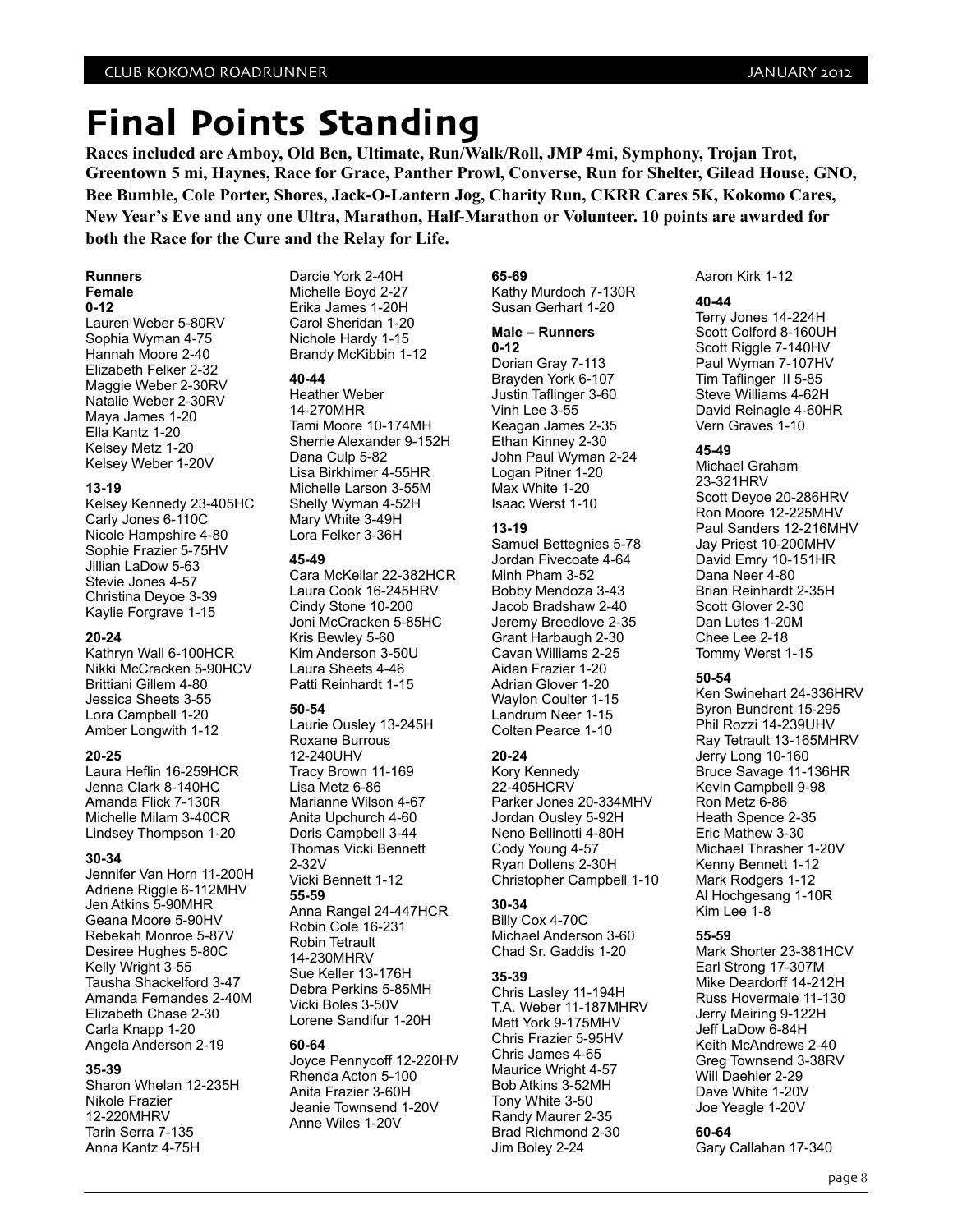Ricke Stucker 21-286CRV Charlie Skoog 15-250URV Tom Miklik 8-121HV Vern Keller 7-109H Bill Menges 7-106MH Fred Chew 2-22 Phil Leininger 2-22C John Wiles 1-20V

#### **65-69**

David Hughes 22-425URV Doug Mankell 9-155 Jim Burrous 2-40V Bill Barnett 2-32

#### **70-74**

John Peters 16-300V Stan Shuey 13-221V Billy Stanton 5-95 Dale Sullivan 2-30

#### **75-79**

Riley Case 8-160 Robert Cupp 8-145R Ken Huston 3-55

#### **Walkers**

**Female 30-34** Amy Irick 1-10R

#### **40-44**

Carol Savage 12-205HRV

#### **45-49**

Chari Deyoe 7-130HR Angie Bowman 6-115H Anh Lee 3-60

#### **50-54**

Mary Miller 21-420H Raye Jean Swinehart 23-350HR Jane Inman 23-311HR Jean Heflin 18-211CRV Jayne Stucker 9-106RV Janice Clemons 1-20 Kathy Harbaugh 1-20 Monica Mathew 2-20

#### **55-59**

Jan Wall 15-290R Barbara Hobbs 4-60R Christine Williamson 1-20

#### **60-64**

Angela Lorenz 8-145 Carrie Williams 4-80 Judy Trobaugh 3-55

#### **65-69**

Mary Lou Rutherford 12-225HR Diana Brown 10-162R Anita Dillman 4-80

#### **Male – Walkers 13-19**

Teng Lee 2-40

**25-29** Vince Lorenz 22-440HV

#### **50-54** Steve Inman 10-190HR

#### **55-59**

Rick Spencer 14-280H John Harbaugh 1-20

#### **60-64**

Joe Rangel 14-287HCR Greg Wall 15-257 Robin Michael 15-205 Toney Lorenz 11-184V Melvin Hobbs III 3-30R Tim Taflinger 1-12

#### **65-69**

Richard Kerkhof 10-200

#### **70-74**

Jim Gross 11-220 Dan Coughlin 10-152R John Mohr 8-145H Jerry Leach 1-20 John McGinty 1-12

#### **75-79**

Jerry Lambert 13-250HRV Dick Summerton 5-80

#### **80+**

Milt Brown 1-20V

### **CK Wednesday Night Run/Walks**

Due to popular demand, the Joe Kidd Rangel 5K and Jackie Sanders Miracle Mile are \*not\* hibernating for winter and will continue each Wednesday! The 5K starts at 5:00 and the Mile at 5:45 pm. Sign in at the Concession Stand Shelter at Highland Park. For more information on the Wednesday evening runs, call or text 765 437-6268 or [runckrr@aol.com.](mailto:runckrr@aol.com)

#### **Jackie Sanders Miracle Mile Wednesday, December 5, 2012 Highland Park Walk/Bike Path**

1. Kory Kennedy 7:20 2. Paul Sanders 8:09 3. Charlie Skoog 8:15 4. Joe Yeagle 8:54 5. Terry Jones 9:44 6. Parker Jones 10:28 7. Melissa Jones 10:29 8. Raye Jean Swinehart 12:53 9. Jane Inman 13:44 10. Jerry Leach 14:01 11. Rebekah Werst 17:07

#### **Joe Kidd Rangel 5K December 5, 2012 Old Ben/Highland 5K Course**

1. Parker Jones 17:46 2. Christian High 21:17 3. Kory Kennedy 22:38 4. Charley Werst 23:53 5. Phil Rozzi 24:36 6. Charlie Skoog 25:27 7. Paul Sanders 25:27 8. Dorian Gray 32:24 9. Vern Keller 32:29 10. Issac Werst 32:36 11. Ken Huston 32:50 12. Sue Keller 46:51

#### **Jackie Sanders Miracle Mile Wednesday, December 12, 2012 Highland Park Walk/Bike Path**

- 1. Christian High 6:34
- 2. Charlie Skoog 8:16
- 3. Mike Daugherty 9:00
- 4. Terry Jones 9:01
- 5. Joe Yeagle 9:13
- 6. John Danehy 10:21 7. Parker Jones 10:54
- 8. Melissa Jones 10:55
- 9. Connie Hulka 11:30
- 10. Jerry Leach 13:46
- 11. Shawna Werst 19:39

#### **Joe Kidd Rangel 5K December 12, 2012 Old Ben/Highland 5K Course**

- 1. Parker Jones 17:28
- 2. Christian High 19:32
- 3. Tom Tokarcik 21:41
- 4. Shelby Hulka 22:44
- 5. Charley Werst 23:04
- 6. Phil Rozzi 24:09
- 7. Paul Sanders 27:08
- 8. Cara McKellar 29:15 9. Anna Rangel 29:17
- 10. Laura Cook 30:44
- 11. Ken Huston 32:11
- 12. Issac Werst 33:09
- 13. J.C. Lee Barnett Jr. 33:17
- 14. Dorian Gray 34:41
- 15. Connie Hulka 37:15

#### **Jackie Sanders Miracle Mile Wednesday, December 19, 2012 Highland Park Walk/Bike Path**

1. Parker Jones 5:12 2. Nich Lipari 5:41 3. Christian High 5:51 4. Charley Werst 6:37 5. Nijel Lenoire 7:46 6. Hannah High 8:07 7. Christine Konopa 8:08 8. Anna Rangel 8:10 9. Phil Rozzi 8:11 10. J. C. Barnett Jr. 9:16 11. Issac Werst 9:18 12. Vern Keller 9:45 13. Sharon Whelan 10:13 14. Sue Keller 13:55

15. Jerry Leach 13:56